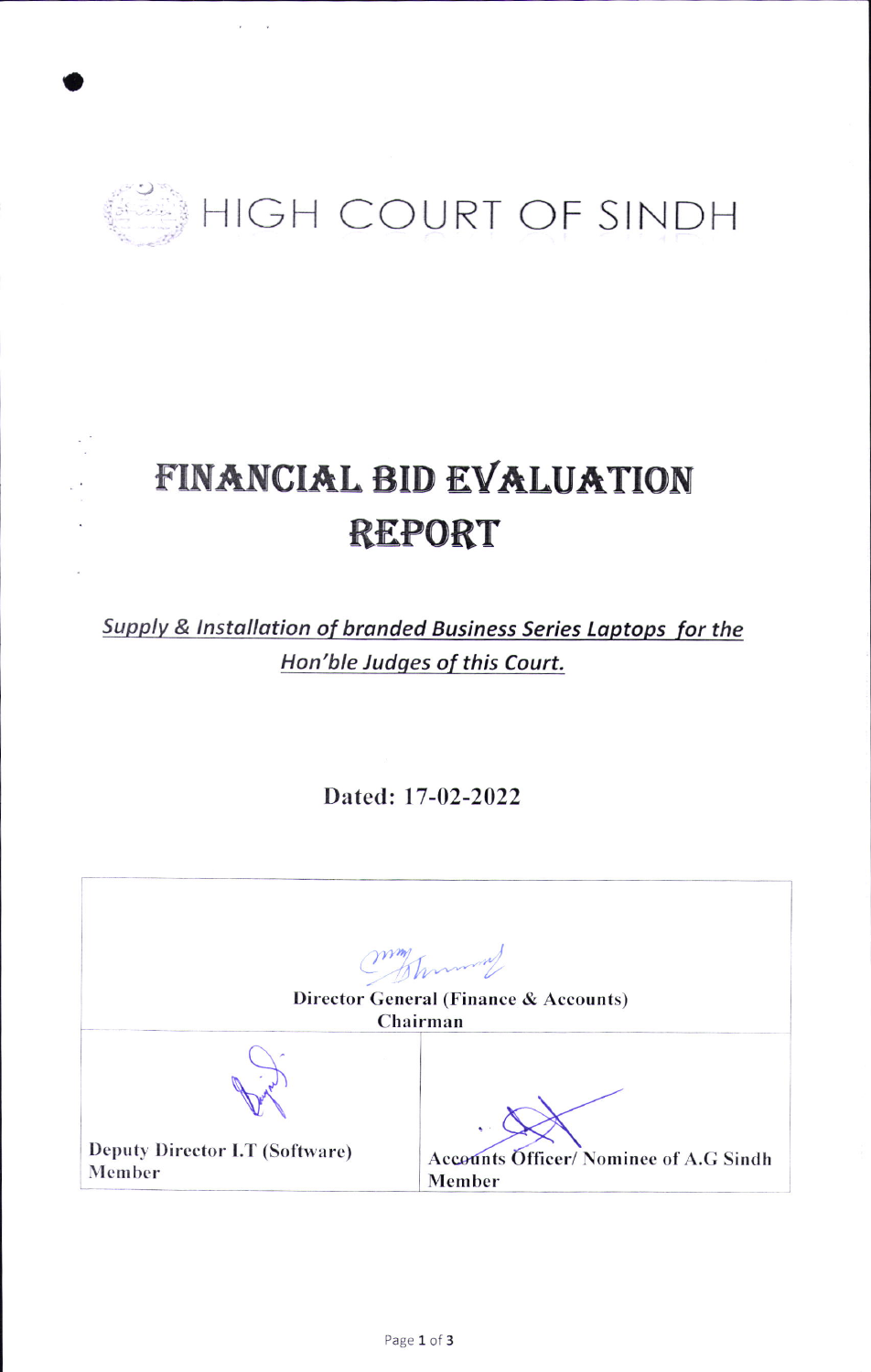## Contents

a

 $\lambda$ i<br>B  $\ddot{\phantom{a}}$ i.

 $\mathcal{L}_{\text{max}}$ 

 $\sim$   $\sim$